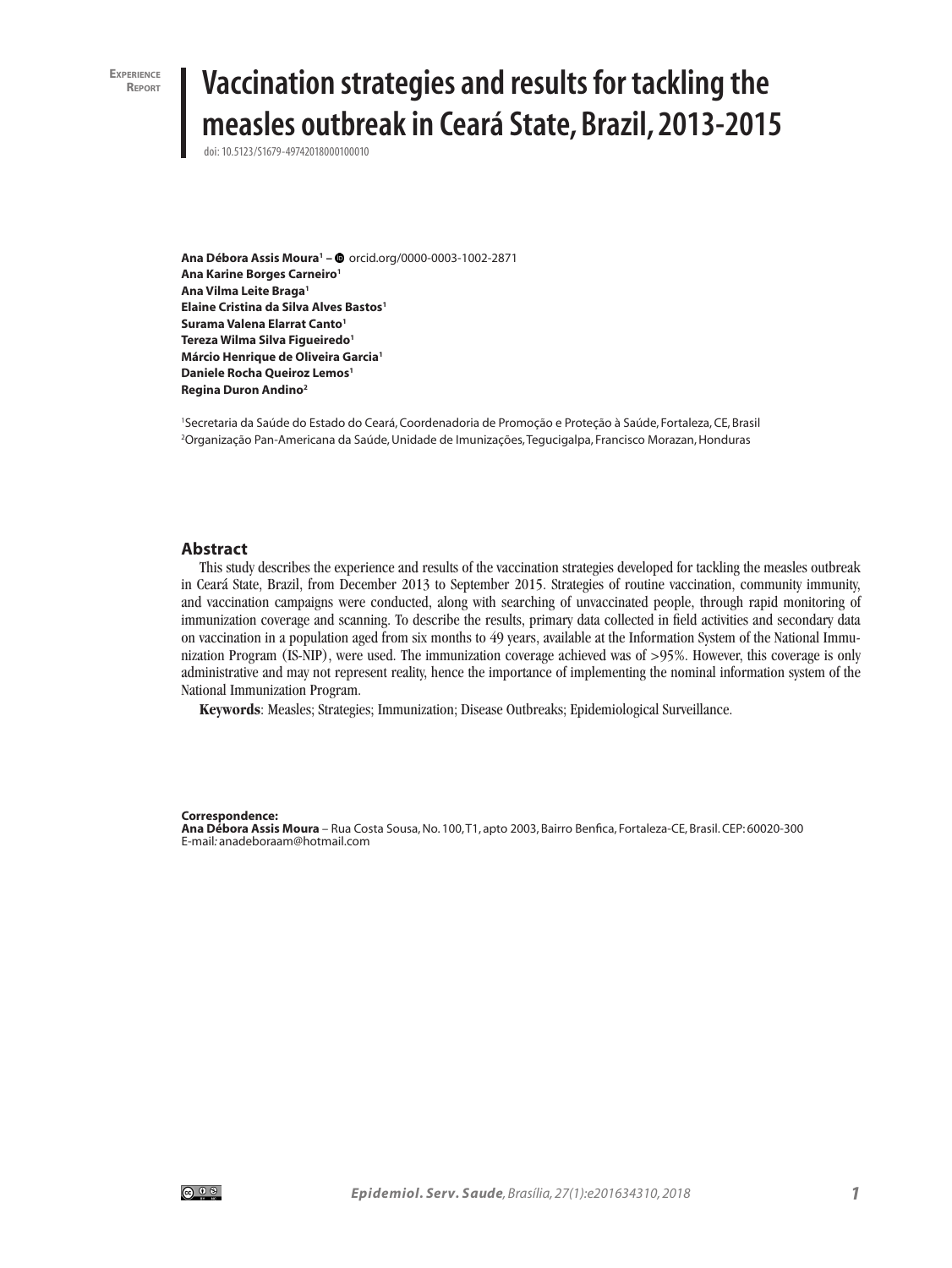# **Introduction**

Measles is a viral disease. It is one of the main causes of morbidity and mortality in children under the age of 5, especially those malnourished and who live in lowincome countries. The behavior of this disease depends on the relationship between immunity and susceptibility of the population, as well as on virus circulation, which presents seasonal variation.<sup>1</sup>

Between March 2013 and March 2014, 224 cases of measles were confirmed in Pernambuco State, Brazil. In Ceará State, from December 2013 to May 2014, 174 cases were confirmed.<sup>2</sup> In 2014, there were 114,900 deaths worldwide due to measles complications, around 314 deaths/day or 13 deaths/hour.3 In Brazil, measles notification has been compulsory since 1968. Until 1991, the country faced nine epidemics, approximately one every two years. The highest number of case notifications occurred in 1986 ( $n=129,942$ ), representing an incidence rate of 97.7/100 thousand inhabitants.<sup>2</sup>

*The routine vaccination must be conducted according to the NIP guidelines, following the vaccination calendar established by the Ministry of Health: one dose of MMR vaccine at 12 months of age; one dose of MMRV at 15 months of age; two doses of MMR between two and 29 years of age.*

The Global Strategic Plan Against Measles and Rubella  $(2012-2020)^4$  provides a set of strategies to achieve the tackling goals of those diseases. In accordance to the plan and guidelines of the National Immunization Program (NIP), Ceará State reinforces the vaccination strategies, based on the principles of Primary Health Care, which aims at achieving the expected impact with universal access to immunization. In this context, the State intensifies the measles vaccination strategies recommended by the Pan American Health Organization (PAHO): routine vaccination; rapid monitoring of immunization coverage (RMC); community immunity, screening; and finally, intensification of vaccination.<sup>5</sup>

Notwithstanding the strategies of vaccination adopted in Brazil, from March 2013 to March 2014, 224 cases of measles were confirmed in Pernambuco State, and

from December 2013 to May 2014, 174 cases were confirmed in Ceará.<sup>2</sup>

From December 2013 to September 2015, the epidemiological surveillance of Ceará State Health Department identified 4,631 suspected cases of measles, from which 23% (1,052) were confirmed and 77% (3,559) discarded.6 From March to November 2014, it was registered the highest incidence of the disease, with 8.6 cases/100 thousand population. The virus was identified in 38 (20.7%) of the 184 municipalities of the State, and the transmission occurred for 20 months, from December 2013 to September 2015.6

The experience and the results of the vaccination strategies developed for tackling the measles outbreak in Ceará State are described below.

#### **Vaccination Strategies**

In health services, routine vaccination must be conducted according to the NIP guidelines, according to the vaccination calendar established by the Ministry of Health: one dose of MMR vaccine at 12 months of age; one dose of MMRV at 15 months of age; two doses of MMR between two and 29 years of age; and one dose of MMR from 30 to 49 years of age, in accordance with the vaccination status.<sup>7</sup>

Among the several vaccination strategies used, the following stand out:

- a) routine vaccination it consists of systematic vaccination, aiming at the control of vaccine-preventable diseases by means of large vaccination coverages, so that the population can be provided with adequate vaccine protection for the diseases covered by the program  $-\frac{3}{5}$
- b) rapid monitoring of immunization coverage (RMC) – it is characterized by the assessment of the vaccination status in a short period of time, based on the information of the resident's certificate of vaccination in a determined geographic area, through household visits; the RMC has as its main purpose to rescue not vaccinated individuals, reducing potential susceptible individuals  $-\xi^9$
- c) community immunity  $-$  it is an activity provided by the system of epidemiological surveillance along with the immunization team, executed when there is one or more suspected cases of the disease; held in up to 72 hours maximum after the notification of the case, aiming to interrupt the chain of transmission and consequently, eliminate the susceptibility as soon as possible -;<sup>9</sup> and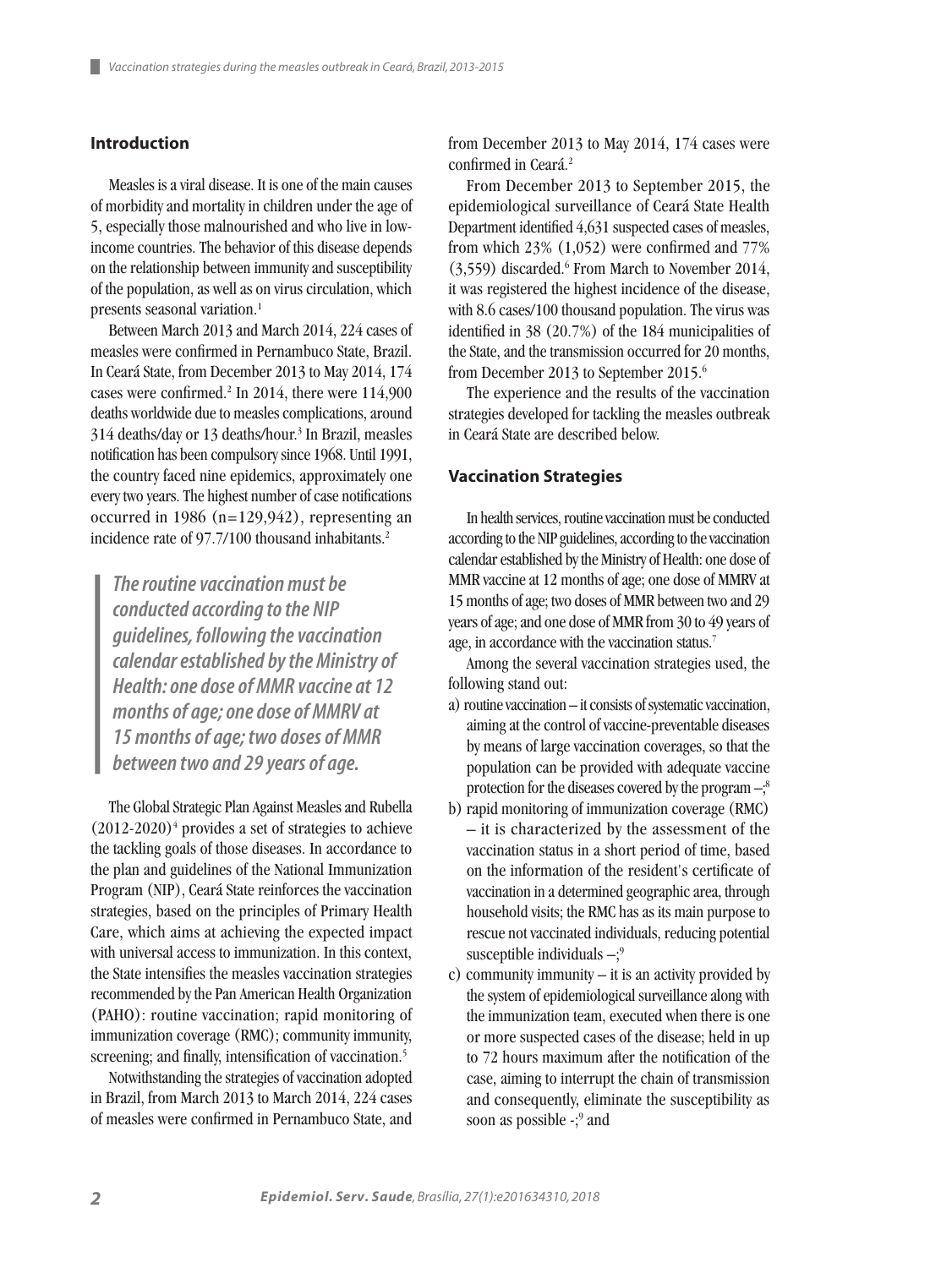d) vaccination intensification – it consists of vaccinating with the purpose of achieving people in any age group that were not vaccinated or did not complete the vaccination scheme.<sup>8</sup>

Ceará State, during the measles outbreak period (December 2013 to September 2015), adopted several vaccination strategies, including (i) searching for the susceptible population, (ii) campaigns in the municipality of Fortaleza and metropolitan region, (iii) follow-up campaigns in the 184 municipalities of the State, (iv) vaccination of risk population, and (v) reorientation and systematization of blocking and screening actions in the whole state.

## **Data source**

To describe the results of the vaccination strategies developed for tackling the measles epidemic in Ceará, primary and secondary data. were used

The primary data came from house-to-house screening and vaccination activities. They were collected by professionals from the Family Health Strategy (nurse, nurse technician and community health workers), who used an instrument standardized by Ceará State Health Department to the population from 6 months to 49 years of age, including the following variables: place of residence; full name; age; measles vaccination status (yes/ no); measles vaccination in the moment of screening (yes/ no); reasons to not be vaccinated (refuse to vaccination; absent of the household; pregnant; immunosuppressed).

The secondary data were obtained from the Information System of the National Immunization Program (IS-NIP).

The data were consolidated in spreadsheet and analyzed by descriptive statistics, using the Microsoft Office Excel 2010® software.

The study project was not submitted to the Ethics Research Committee, because it is an experience report developed in the scope of health surveillance actions during the measles outbreak in Ceará State.

#### **Results of vaccination strategies**

The different strategies used consolidated a total of 1,232,368 doses applied of MR, MMR and MMRV vaccines in the intensification target population (Figure 1).



Source: National Immunization Program (NIP/ Health Department of Ceará State (SESA).

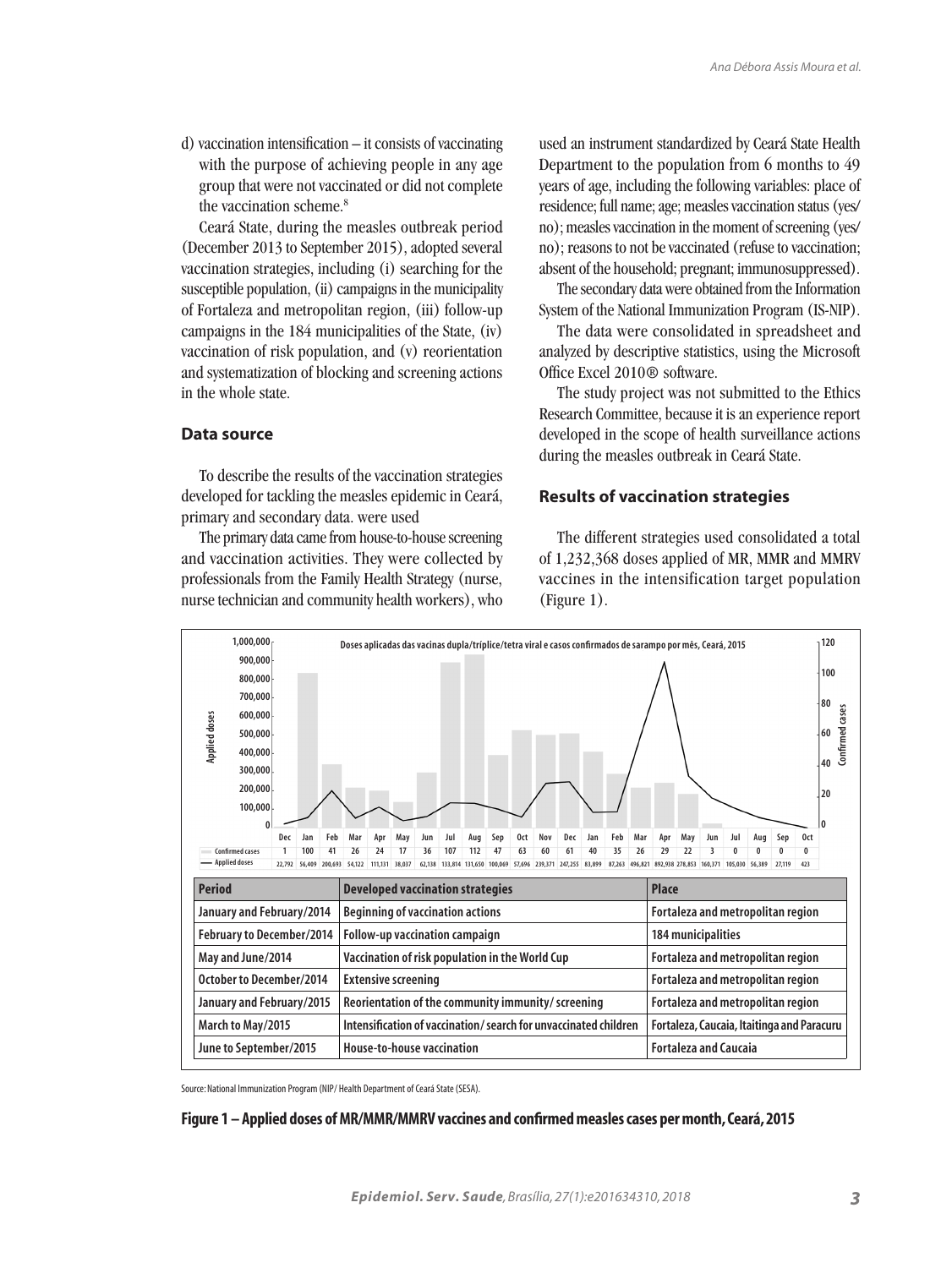## **Routine Vaccination**

In analyzing the MMR vaccination coverage (VC) on the routine strategy of the years 2013, 2014 and 2015, in the 184 municipalities of the State, it was verified that 19, 3 and 75 municipalities respectively, presented a coverage lower than 95%, goal established by the NIP for the VC in the target population. From those municipalities Martinópole and Aratuba, which presented confirmed measles cases, presented coverage lower than 95% in both 2014 and 2015. In 2013, 2014 and 2015, with regard to the VC of the second dose of MMR, 138, 26 and 101 municipalities, respectively, presented a coverage lower than the established goal. The VC with the second dose of MMR in 2013 was lower than the established goal in most of the municipalities because in that year the vaccine was implemented to children of one year of age. In 2014, the number of municipalities with VC lower than 95% reduced due to the Follow-up Measles Campaign (Figure 2).

From the 36 municipalities that presented confirmed measles cases, 4, 1 and 12 municipalities did not achieve the goal of 95% of MMR coverage in 2013, 2014 and 2015, respectively.

The follow-up campaign conducted periodically, universally, with the objective of vaccinating susceptible children, was anticipated due to the epidemic.

To the general population, and for the target population from six months to five years of age, the campaign was designed to happen between February and April 2014; however, it was extended up to December 2014, being concluded when the municipalities achieved the established VC of 95%. The vaccination coverage was superior to 100%. From the 184 municipalities, 99% (n=182) achieved the goal; however just 56% (n=102) municipalities achieved 95% of coverage to each age group (Figure 3).

# **Rapid Monitoring of Immunization Coverage (RMC)**

After the follow-up vaccination campaign, the municipalities conducted the RMC in order to measure the achieved VC and rescue unvaccinated children. Although 99% of the municipalities had achieved VC>95%, during the RMC, it was identified that 42 (23%) and 53 (29%) out of 184, did not achieve the coverage of 95% in the first and second doses of the MMR, respectively.



a)Routine coverage from January to August 2015.

b) Dose 1. c) Dose 2.

Source: National Immunization Program (NIP/ Health Department of Ceará State (SESA).

Figure 2 — Vaccination coverageª of MMR (D1ʰ and D2ˁ) in the population of 1 year of age, Ceará, 2013-2015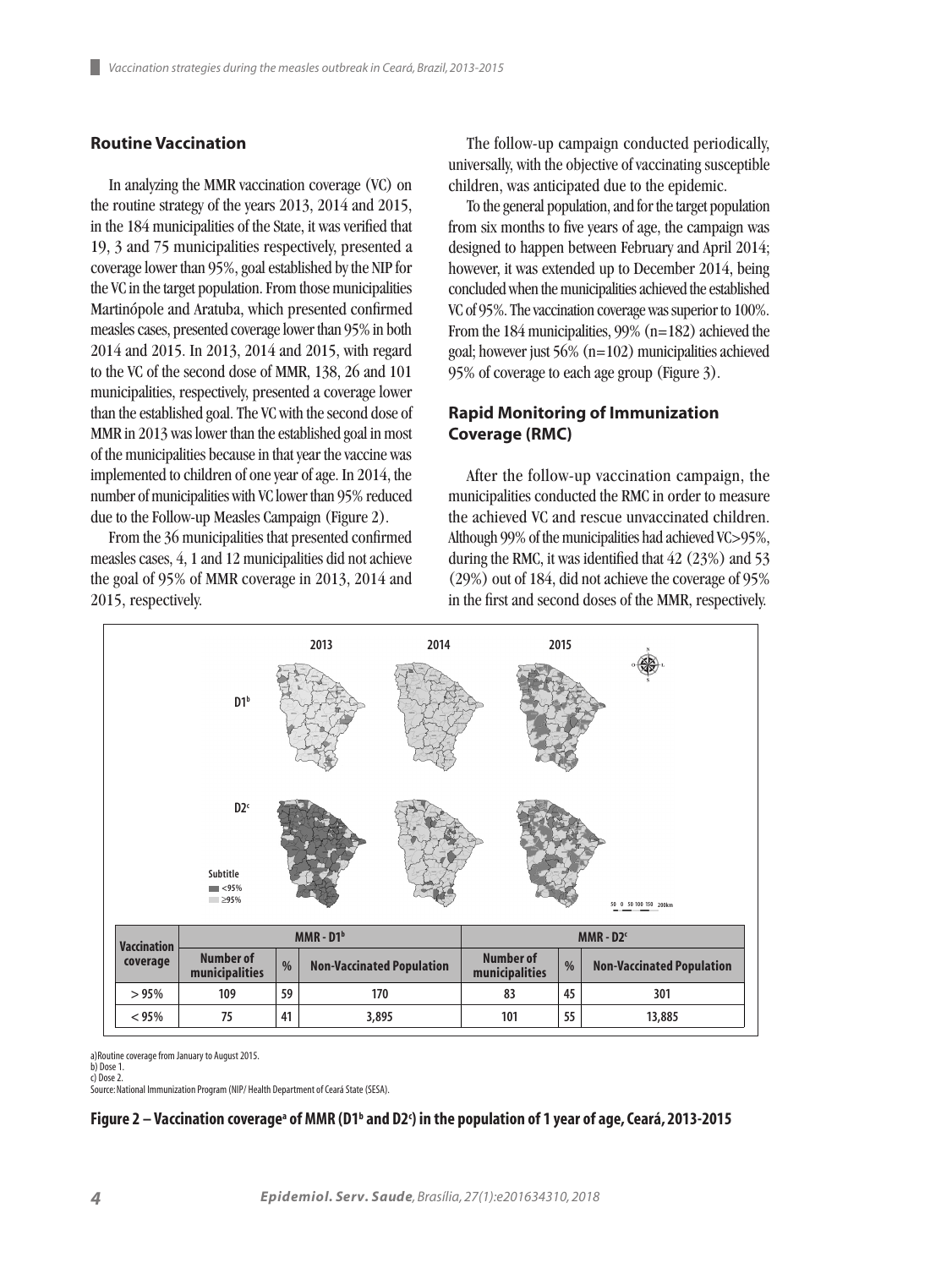

**Figure 3 – Vaccination coverage of MMR in the Follow-up Measles Campaign, Ceará, 2014** 

From February to March 2015, other RMC was conducted with the objective of evaluating the vaccination status with the component 'measles and poliomyelitis' in the population from six months to five years of age. Thus, 52,216 vaccination booklets were revised. Just 1.6% (836) did not have the first dose of the MMR; 40 (21.5%) and 130 (71%) municipalities presented VC lower than 95% to first and second dose, respectively.

 As a result of this strategy, 836 children from six months to five years of age did not have register of the first dose of MMR. A total of 741 doses were applied at the moment of the RMC. It was also shown that one parcel of those children were not vaccinated, in spite of the strategies adopted in the course of the outbreak, what would justify the necessity to prioritize and intensify the actions of active search of the unvaccinated population in the 184 municipalities and incorporate the vaccination strategies that would facilitate the access of the nonvaccinated population. Out of the 184 municipalities, just only Caucaia, which presented confirmed cases, did not conduct the RMC.

#### **Community immunity**

The community immunity was restricted to household contacts in suspect cases and not-timely conducted, in 2014, being inefficient in the prevention of new cases. In light of this, from January to March 2015, this strategy was adjusted and conducted in an extended way, searching for contacts of the previous 21 days, according to the travels of each suspected case. In the municipality of Fortaleza 11,410 doses were applied in the community. From those, 10,611 doses (93%) corresponded to the population from five to 49 years of age. In the municipality of Caucaia, 5,538 doses were applied in the community, of which 4,652 (84%) corresponded to the population of the same age group.

## **Intensification of the measles vaccination**

Uruburetama, with 62 confirmed measles cases in 2014, was the second municipality of the state in incidence of cases. The massive vaccination was conducted, targeted mainly to factory workers, aiming to contain the transmission of the virus. A total of 21,460 doses of MMR were applied.

 The Regional Health of Sobral presented 257 confirmed cases of measles, in 13/24 municipalities, from which the municipality of Massapê presented the highest incidence of cases. In the period from June to December 2014, after the intensification of measles vaccination, more than 22 thousand factory workers were vaccinated.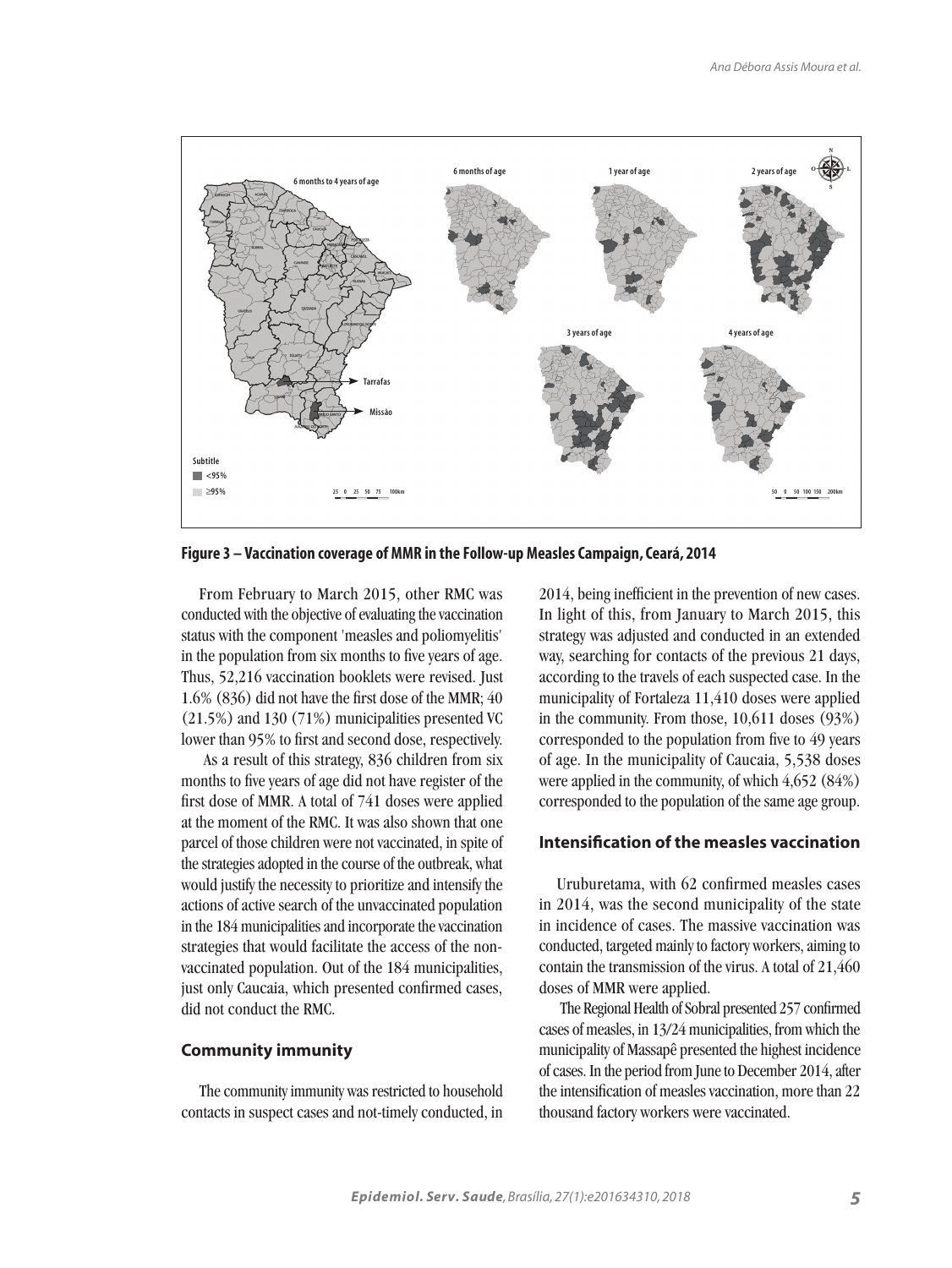In the municipality of Fortaleza, the goal defined to the vaccination of the population from five to 29 years of age was of 1,125,085 people. Until July 4th 2015, the VC of 90% had been achieved. This coverage was distributed homogeneously among the Health Regionals.

ш

Strategies of vaccination were adopted in the institutionalized population (schools, universities, companies, industries, hospitals) and in places with high concentration of people, taking advantage of the agglomeration spots such as shopping malls, bus stops, squares, markets, churches, popular markets, among others. Moreover it was promoted evening, weekends and holidays house-to-house search. The Primary Health Care Units (PHU) were open on Saturdays and Sundays, and in extended hours.

In the municipality of Caucaia, the VC achieved in the population from five to 29 years of age, until March 2015, was lower than 65%, and the coverage was lower than 95% for the MMR (all doses) in the population from six months to one year. A great number of susceptible individuals between six months and 49 years of age was identified. With the support and intervention of the Pan-American Health Organization and of the Ministry of Health, the municipality achieved 85% of coverage for an estimated population of 325,441 inhabitants.

In the municipality of Itaitinga, in face of the presence of confirmed cases in the local prison, the vaccination targeting the population from five to 29 years of age was intensified in places of high concentration of people, companies and schools. The municipality achieved a coverage of 65% in two weeks, vaccinating around 11,973 people from 5 to 29 years of age.

In the municipality of Paracuru, with confirmed cases, the intensification of vaccination was incorporated as a strategy of control of the disease. The goal established was of 20,011 vaccinated people in the population from five to 39 years of age. Thanks to the political priority and the availability of logistical resources, in two weeks, more than 95% of the population was vaccinated.

#### **Discussion**

The massive vaccination actions, as well as the intensification in mobile units and screening, along with an active community search of unvaccinated individuals, the call for local, municipal and state managers, and also the creation of rapid response teams, allowed the achievement of vaccination coverages higher than 95% in the whole territory of Ceará.

The awareness and incorporation of new actors to the scenario of the epidemic, such as scientific societies, public and private schools and universities, allowed new actions and vaccination strategies, achieving population sectors of harder access, as administrative staff and professors.

The intensification of vaccination allowed the application of local innovations, both for the active search of suspect cases and of the pending susceptible population. They are innovations that can be used for the strengthening of immunization programs and epidemiological surveillance, the two pillars to the sustainability of measles tackling.

Before the epidemic, that started in 2013, the measles endemic transmission had been interrupted in Brazil in the year 2000, as a result of the intensification of surveillance actions and elevation of the disease vaccination coverage.10

The virus circulation in Ceará State was interrupted in September 2015. However, it is necessary to maintain high and homogenous VC of the MR, MMR and MMRV in individuals from 12 months to 49 years of age. It is important to highlight that more than 90% of the confirmed cases and 40% of the suspect cases from six months to 29 years of age did not have vaccination antecedents, which indicates that the VC above 95% was just administrative.

The National Immunization Program – NIP – has promoted multiple advances, such as the ongoing modernization of the NIP Information System (IS-NIP). It will make it possible to register the vaccine applied per person and per origin of the vaccinated person, allowing a more complete and accurate analysis of the information.11 Therefore, it will be possible to obtain VC estimates that are not just administrative.

The search for unvaccinated individuals demands vaccination strategies to know the population attached to the health services and search, among them, the floating population, being necessary the immediate implementation of IS-NIP in all municipalities of the state, besides the analysis and surveillance of the areas to identify the vaccinated population and the concentrations of susceptible individuals, contributing to a more thorough evaluation of the vaccination coverage and rapid location of unvaccinated individuals.